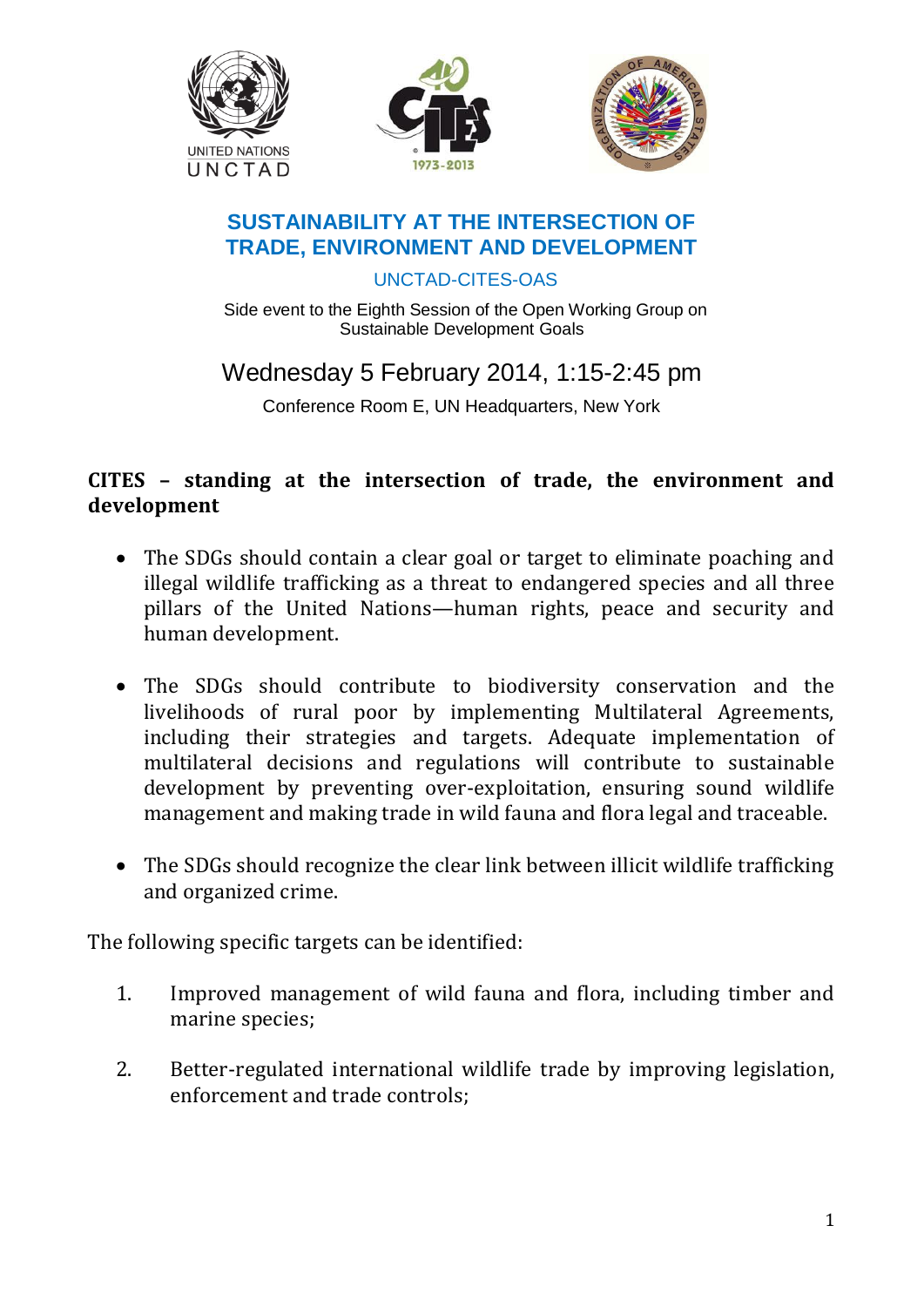- 3. More effective prevention of illegal wildlife trade, with a particular focus on selected flagship species such as rhinos, elephants, great apes and big cats;
- 4. Sustain and enhance livelihoods of local communities and the rural poor that are highly dependent on wildlife resources.

## **Relevance of wildlife as a natural and cultural keystone for the SDGs**

In human cultures everywhere, there are plants and animals that form the contextual underpinnings of a culture, as reflected in their key roles in diet, as materials, or in medicine. Every day, over 7 billion people are using wild fauna and flora in the form of food delicacies, lipsticks, chewing gums, perfumes, clothes, furniture and many other tangible products and services that contain ingredients provided by wildlife. In addition, these species often feature prominently in the language, ceremonies, and narratives of our indigenous peoples and can be considered cultural icons. "People of the deer", the "Seahawks", "town of the wild plums", "people of the wild rice"…all around the globe, humans identify themselves and each other by their cultural and economic affiliations with particular species of plants and animals. **The reliance of humans on other life-forms is unquestioned and should be embedded in the SDGs.**

In its resolution of 20 December proclaiming 3 march as World Wildlife Day, the General Assembly reaffirmed the intrinsic value of wildlife and its various contributions, including ecological, genetic, social, economic, scientific, educational, cultural, recreational and aesthetic, to sustainable development and human well-being, and recognized the important role of CITES in ensuring that international trade does not threaten the species' survival.

The Convention on International Trade in Endangered Species of Wild Fauna and Flora, known by its acronym CITES or 'the Washington Convention', is a multilateral environmental agreement between governments that regulates international trade in species of wild animals and plants is legal, sustainable and traceable. There are many cases where governments, corporations and consumers are inadvertently pursuing agendas that unsustainably utilize our natural capital. For instance, overfishing and excessive logging are destroying marine and forest life every day.

When a species arrives on a CITES list, a number of clear and well-crafted requirements apply to importing and exporting States to ensure that any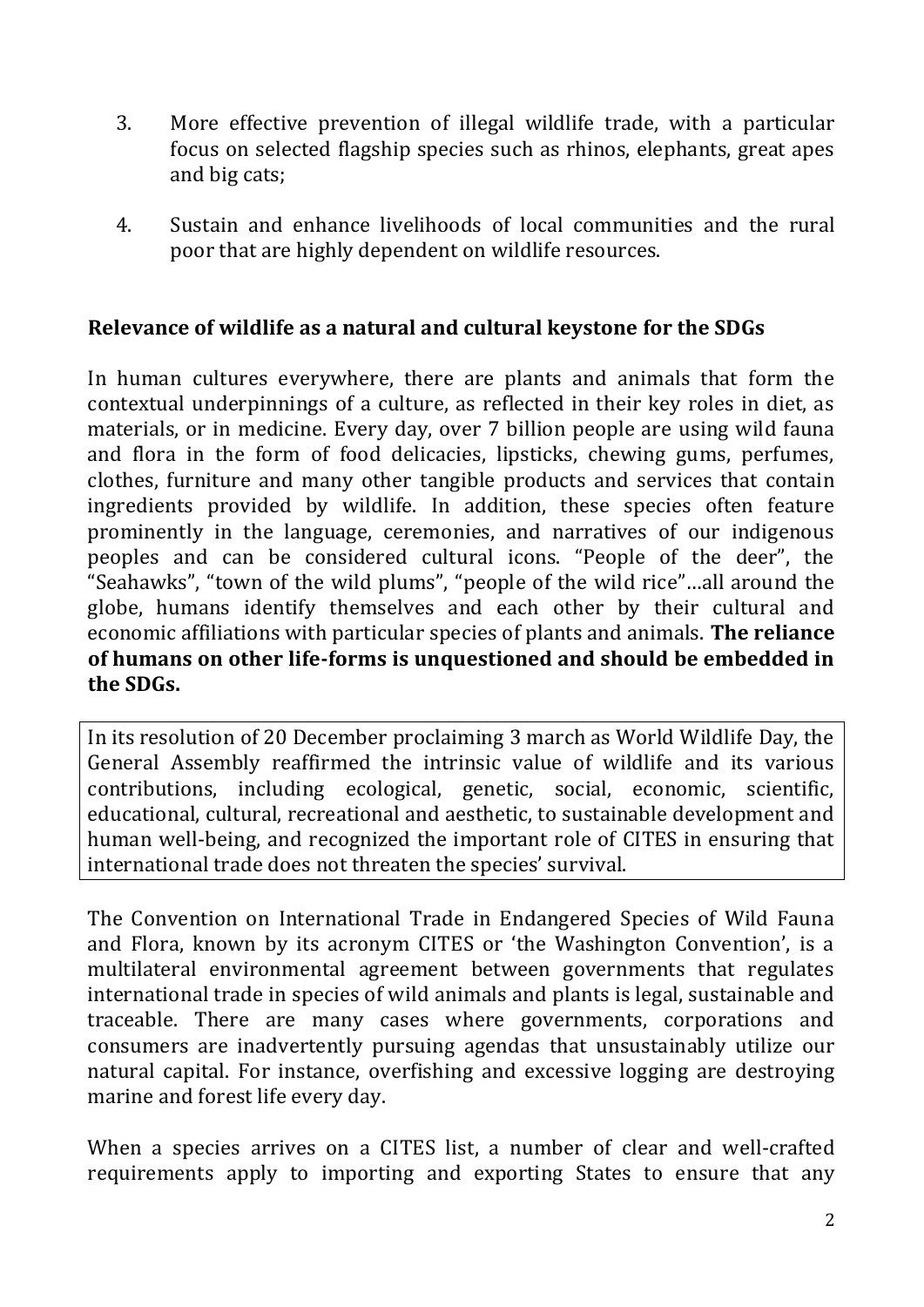international trade comes from legal sources and is sustainable, together with measures to deter illegal trade. A major challenge for Parties to the MEAs is the difficulty in meeting international obligations and specific requirements for several of their species. **The SDGs should emphasize the importance of the rule of law and the need for implementation of international commitments.**

According to the third edition of the Global Biodiversity Outlook, produced for the Convention on Biological Diversity or CBD, CITES is one of the few tools that have contributed effectively to the achievement of the target endorsed by the World Summit on Sustainable Development and the CBD of significantly reducing the current rate of biodiversity loss by 2010. CITES has also contributed in a measurable manner to achieving the Millennium Development Goals.

---------

 $\overline{a}$ 

## **Relevance of poaching and illicit wildlife trafficking, including illegal logging and fishing for the SDGs**

On September 26, 2013, a high level discussion on poaching and illicit wildlife trafficking was held at a special high level side event at the 68th session of the UN General Assembly. The UN Deputy Secretary-General said that **"Illegal trade in wildlife and endangered species is a threat to all three pillars of the United Nations—human rights, peace and security and human development"**. The illegal wildlife trade—marine and terrestrial—is the fourth largest illegal trade globally after drugs, human trafficking and counterfeiting, totalling some \$19 billion a year. The issue of illegal wildlife trafficking is raised in the technical papers prepared by the UN Secretariat for session eight of the Open Working Group on the Sustainable Development Goals.

The Rio+20 "The Future we Want" Outcome Document states, "We recognize the economic, social and environmental impacts of illegal wildlife trade, where firm and strengthened action needs to be taken on both the supply and demand sides. In this regard, we emphasize the importance of effective international cooperation among relevant multilateral environmental agreements and international organizations." The SDGs can help turn that statement into reality.

With regard to peace and security, participants in the General Assembly high level side event discussion held on 26 September, 2013<sup>1</sup> stated that poaching and illicit wildlife trafficking should be regarded as a serious crime facilitated by corruption and linked to organized crime and militias in many countries. The

<sup>1</sup> http://www.cites.org/eng/news/sg/2013/20130926\_unga\_side-event.php